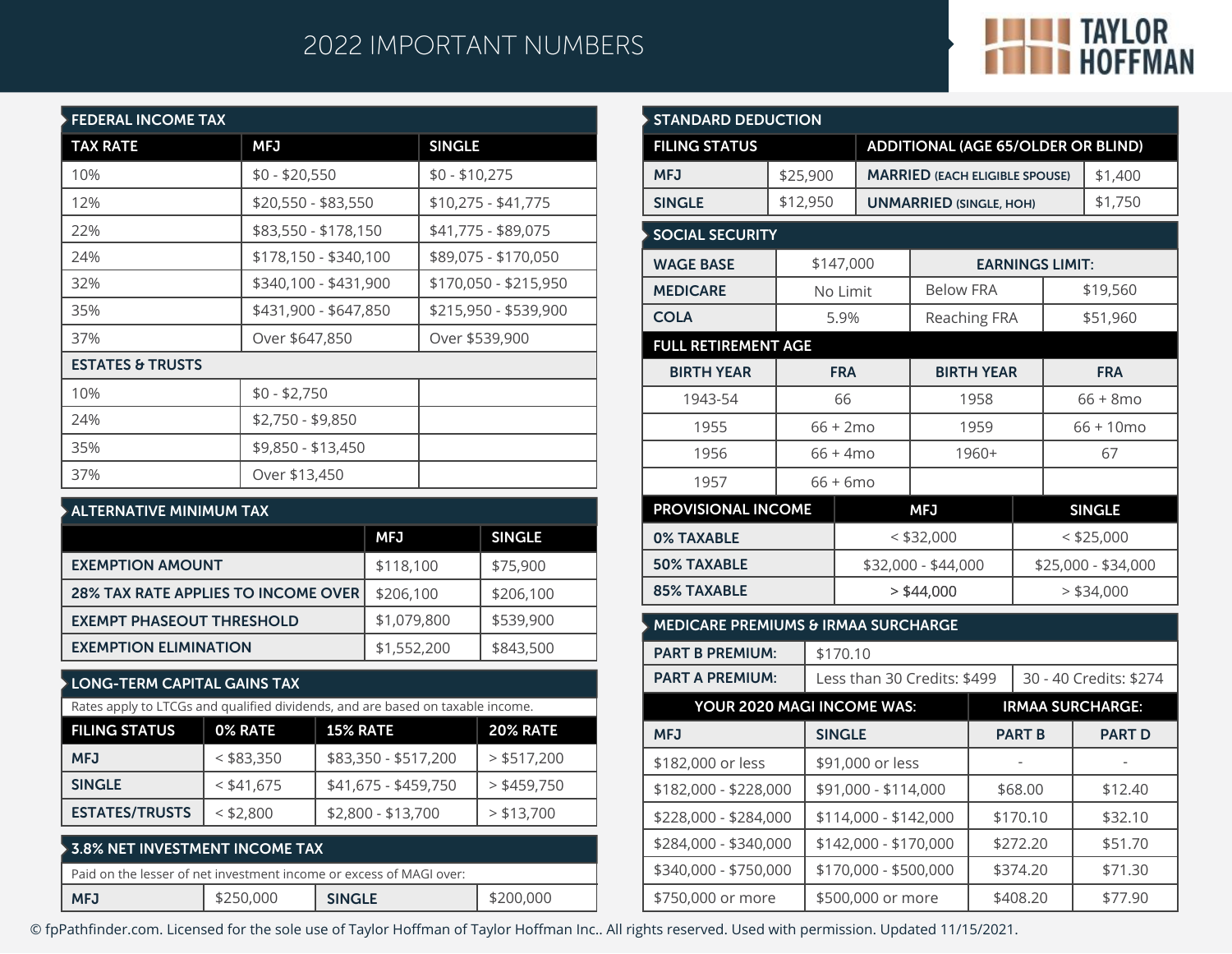# 2022 IMPORTANT NUMBERS



**SINGLE LIFETIME TABLE (RMD)**

### **RETIREMENT PLANS**

**MFJ MAGI PHASEOUT**

| KETIKEMENT PLANS                                       |                                                                |                       |                          |  |  |
|--------------------------------------------------------|----------------------------------------------------------------|-----------------------|--------------------------|--|--|
| <b>ELECTIVE DEFERRALS (401(K), 403(B), 457)</b>        |                                                                |                       |                          |  |  |
| <b>Contribution Limit</b>                              |                                                                |                       | \$20,500                 |  |  |
| Catch Up (Age 50+)                                     | \$6,500                                                        |                       |                          |  |  |
| 403(b) Additional Catch Up (15+ Years of Service)      |                                                                |                       | \$3,000                  |  |  |
| <b>DEFINED CONTRIBUTION PLAN</b>                       |                                                                |                       |                          |  |  |
| Limit Per Participant                                  |                                                                |                       | \$61,000                 |  |  |
| <b>DEFINED BENEFIT PLAN</b>                            |                                                                |                       |                          |  |  |
| Maximum Annual Benefit                                 |                                                                |                       | \$245,000                |  |  |
| <b>SIMPLE IRA</b>                                      |                                                                |                       |                          |  |  |
| <b>Contribution Limit</b>                              | \$14,000                                                       |                       |                          |  |  |
| Catch Up (Age 50+)                                     |                                                                |                       | \$3,000                  |  |  |
| <b>SEP IRA</b>                                         |                                                                |                       |                          |  |  |
| Maximum % of Comp (Adj. Net Earnings If Self-Employed) | 25%                                                            |                       |                          |  |  |
| <b>Contribution Limit</b>                              | \$61,000                                                       |                       |                          |  |  |
| Minimum Compensation                                   | \$650                                                          |                       |                          |  |  |
| <b>TRADITIONAL IRA &amp; ROTH IRA CONTRIBUTIONS</b>    |                                                                |                       |                          |  |  |
| <b>Total Contribution Limit</b>                        |                                                                | \$6,000               |                          |  |  |
| Catch Up (Age 50+)                                     |                                                                | \$1,000               |                          |  |  |
| <b>ROTH IRA ELIGIBILITY</b>                            |                                                                |                       |                          |  |  |
| <b>SINGLE MAGI PHASEOUT</b>                            |                                                                | \$129,000 - \$144,000 |                          |  |  |
| <b>MFJ MAGI PHASEOUT</b>                               |                                                                |                       | \$204,000 - \$214,000    |  |  |
|                                                        | <b>TRADITIONAL IRA DEDUCTIBILITY (IF COVERED BY WORK PLAN)</b> |                       |                          |  |  |
| <b>SINGLE MAGI PHASEOUT</b>                            |                                                                |                       | \$68,000 - \$78,000      |  |  |
| <b>MFJ MAGI PHASEOUT</b>                               |                                                                |                       | \$109,000 - \$129,000    |  |  |
| MFJ (IF ONLY SPOUSE IS COVERED)                        |                                                                |                       | \$204,000 - \$214,000    |  |  |
| <b>EDUCATION TAX CREDIT INCENTIVES</b>                 |                                                                |                       |                          |  |  |
|                                                        | <b>AMERICAN OPPORTUNITY</b>                                    |                       | <b>LIFETIME LEARNING</b> |  |  |
| <b>AMOUNT OF CREDIT</b>                                | 100% of first \$2,000,<br>25% of next \$2,000                  | 20% of first \$10,000 |                          |  |  |
| <b>SINGLE MAGI PHASEOUT</b>                            | \$80,000 - \$90,000                                            |                       | \$80,000 - \$90,000      |  |  |

\$160,000 - \$180,000

### **HEALTH SAVINGS ACCOUNT COVERAGE INDIVIDUAL FAMILY CONTRIB.** \$3,650 \$7,300 **MINIMUM ANNUAL DEDUCTIBLE MAX OUT-OF-POCKET EXPENSE** \$1,400 \$2,800 \$7,050 \$14,100 **AGE FACTOR AGE TABLE (RMD) AGE SINGLE AGE SINGLE AGE SINGLE** 60.2 59.2 58.2 57.3 56.3 55.3 54.4 53.4 52.5 51.5 50.5 49.6 48.6 47.7 46.7 45.7 42.9 41.9 41.0 40.0 39.0 38.1 37.1 36.2 35.3 34.3 33.4 32.5 31.6 30.6 29.8 28.9 44.8 **59** 28.0 43.8  $\vert$  60  $\vert$  27.1 Used to calculate RMD for certain beneficiaries of inherited accounts. This is an abbreviated version. **25 26 27 28 29 30 31 32 33 34 35 36 37 38 39 40 41 42 43 44 45 46 47 48 49 50 51 52 53 54 55 56 57 58 59 60** 26.2 25.4 24.5 23.7 22.9 22.0 21.2 20.4 19.6 18.8 18.0 17.2 16.4 15.6 14.8 14.1 13.3 12.6 **61 62 63 64 65 66 67 68 69 70 71 72 73 74 75 76 77 78 FACTOR** Used to calculate RMD for account owners who have reached their RBD. Not to be used when spousal beneficiary is 10+ yrs younger. **ESTATE & GIFT TAX LIFETIME EXEMPTION TAX RATE** \$12,060,000 40% \$16,000 **72 73 74 75 76 77 78 79 80 81 82 83 84 85 86 87 90 91 92 93 94 95 96 97 98 99 100 101 102** 27.4 26.5 25.5 24.6 23.7 22.9 22.0 21.1 20.2 19.4 18.5 17.7 16.8 16.0 15.2 14.4 **88** 13.7 **89** 12.9 12.2 11.5 10.8 10.1 9.5 8.9 8.4 7.8 7.3 6.8 6.4 6.0 5.6 **GIFT TAX ANNUAL EXCLUSION 103**  $\vert$  5.2

© fpPathfinder.com. Licensed for the sole use of Taylor Hoffman of Taylor Hoffman Inc.. All rights reserved. Used with permission. Updated 11/15/2021.

**AGE 55+ CATCH UP**

**UNIFORM LIFETIME**

\$1,000

N/A N/A

\$160,000 - \$180,000